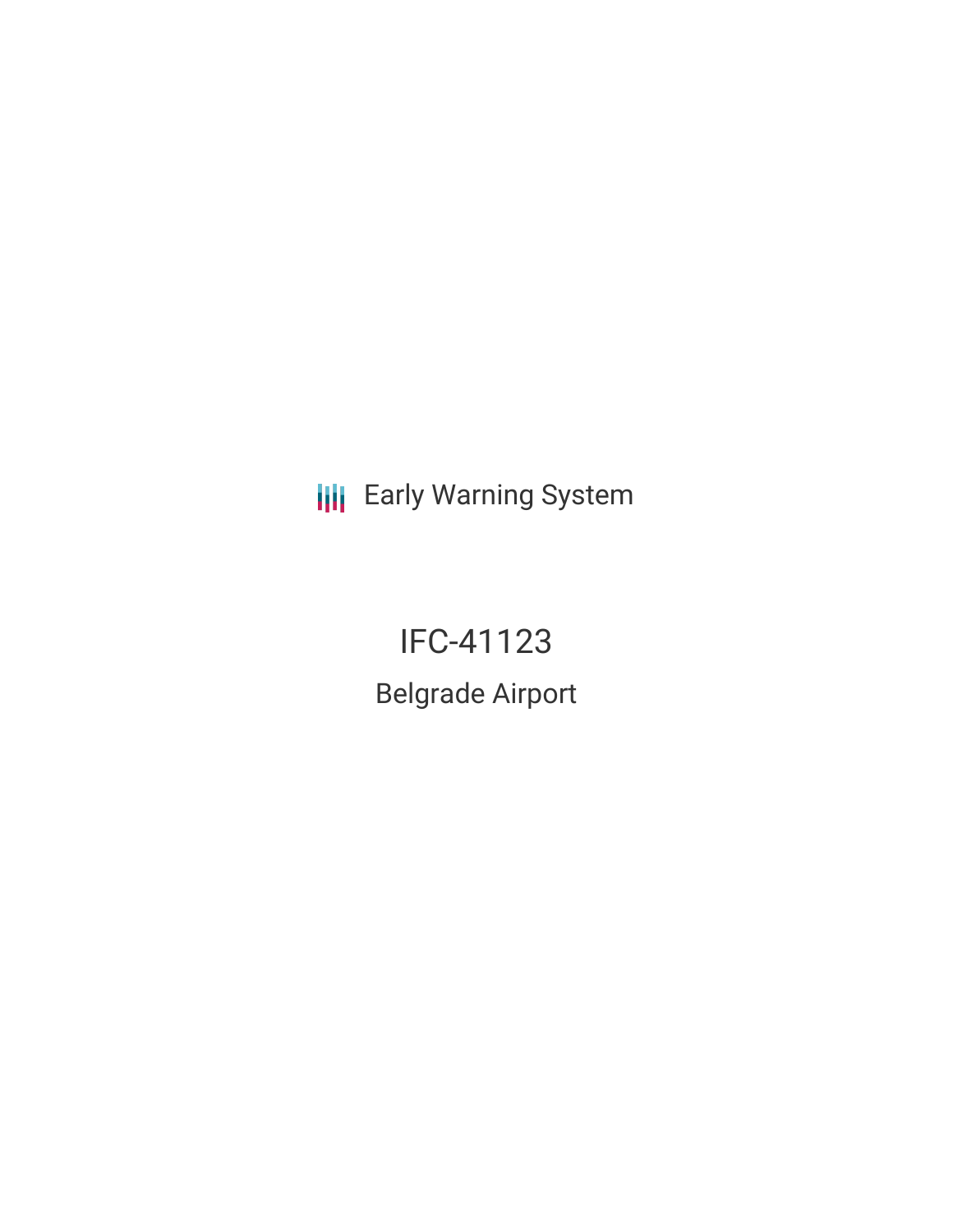| <b>Countries</b>               | Serbia                                  |
|--------------------------------|-----------------------------------------|
| <b>Financial Institutions</b>  | International Finance Corporation (IFC) |
| <b>Status</b>                  | Proposed                                |
| <b>Bank Risk Rating</b>        | B                                       |
| <b>Borrower</b>                | VINCI AIRPORTS SERBIA D.O.O.            |
| <b>Sectors</b>                 | Infrastructure                          |
| <b>Investment Type(s)</b>      | Loan                                    |
| <b>Investment Amount (USD)</b> | \$117.58 million                        |
| <b>Loan Amount (USD)</b>       | \$117.58 million                        |
| <b>Project Cost (USD)</b>      | \$1,410.93 million                      |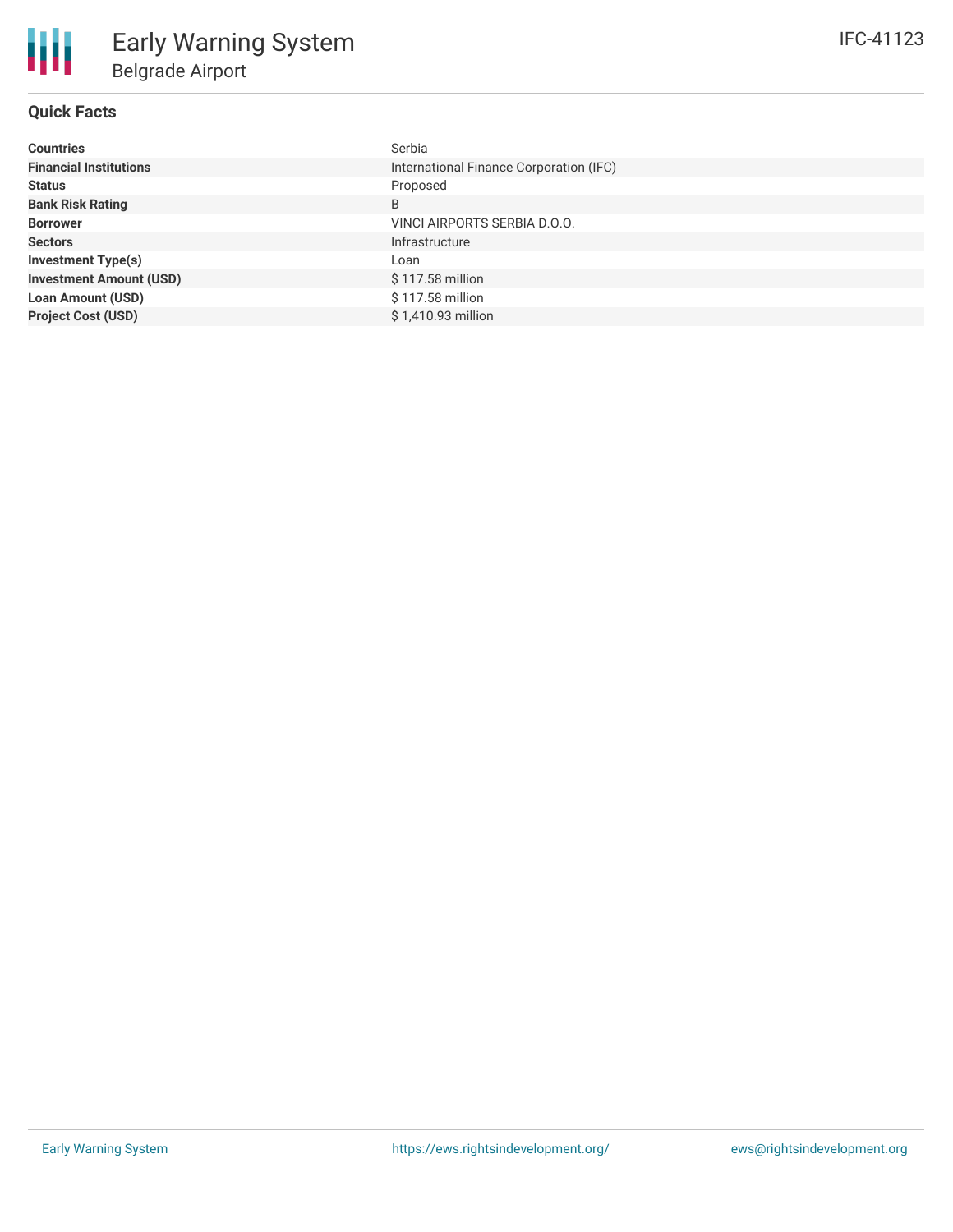# **Project Description**

According to IFC website, in 2017, the Government of Serbia decided to launch the privatization of Belgrade Airport by tendering a 25-year concession for the upgrade, development and operation of the airport. VINCI Airports SAS, was selected as preferred bidder in January 2018 and the Concession Agreement was signed in March 2018. The Sponsor has committed to pay an upfront concession fee of EUR 501 million, to make capital investments in excess of EUR 700 million over the concession period and to pay annual concession fees in exchange of the right to operate the airport for the next 25 years. The project is expected to:

- (a) Improved access and quality of civil aviation services;
- (b) Economy-wide impact: increase in GDP, employment and government revenues;
- (c) Contribution to market creation as the first large-scale PPP project in the country;

(d) Integration: as Serbia's largest and busiest international airport, Belgrade Airport will handle all the potential growth in international traffic and contribute to opening access to new short and long-haul markets.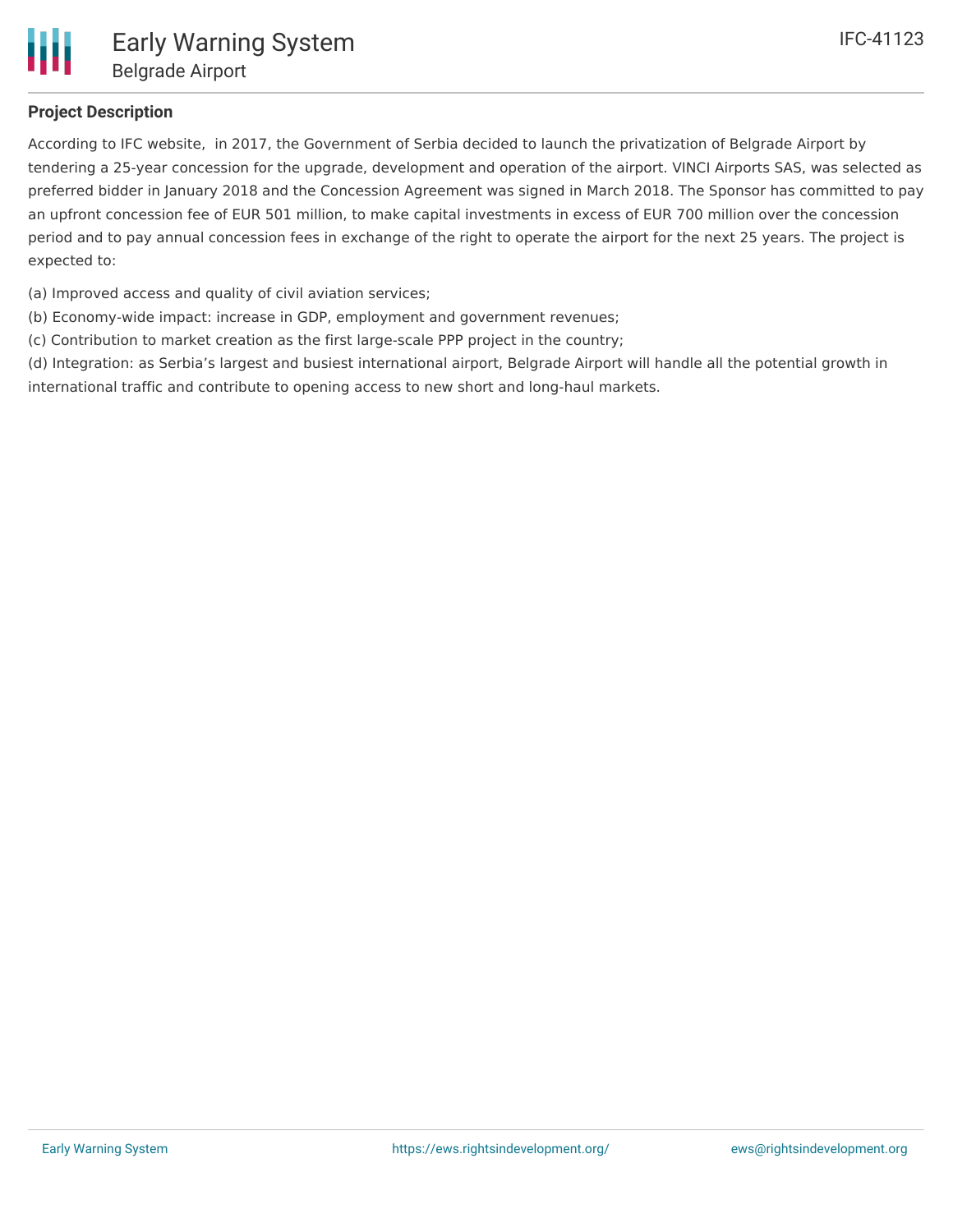### **Investment Description**

• International Finance Corporation (IFC)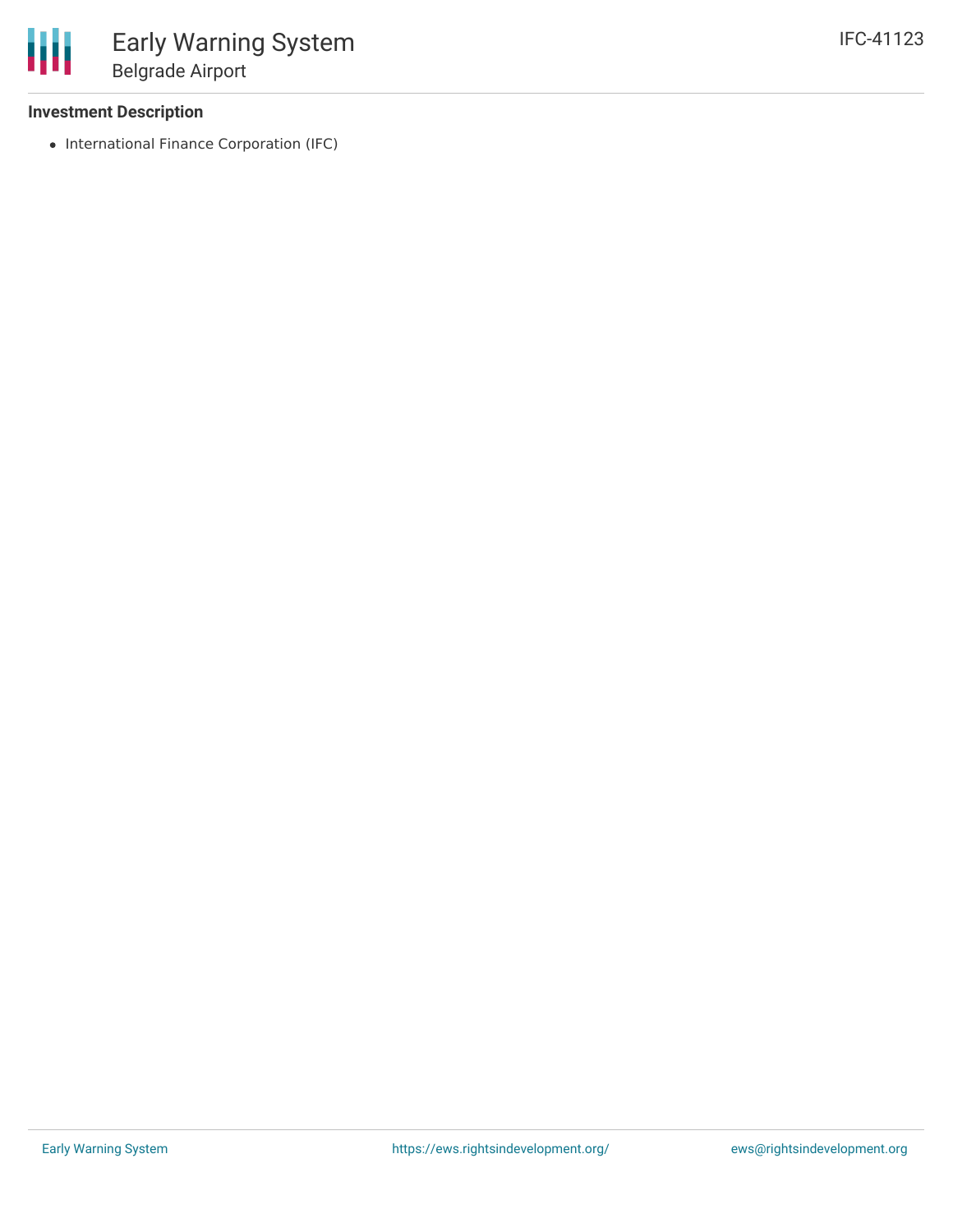## **Contact Information**

VINCI Airports SAS Direction de la communication Telephone No.: +33 1 47 16 46 40 Email Address: communication@vinci-airports.com Office Address: 12/14, rue Louis Blériot - CS 3007192506 Rueil-Malmaison Cedex – France

### **ACCOUNTABILITY MECHANISM OF IFC**

The Compliance Advisor Ombudsman (CAO) is the independent complaint mechanism and fact-finding body for people who believe they are likely to be, or have been, adversely affected by an IFC or MIGA- financed project. If you submit a complaint to the CAO, they may assist you in resolving a dispute with the company and/or investigate to assess whether the IFC is following its own policies and procedures for preventing harm to people or the environment. If you want to submit a complaint electronically, you can email the CAO at CAO@worldbankgroup.org. You can learn more about the CAO and how to file a complaint at http://www.cao-ombudsman.org/